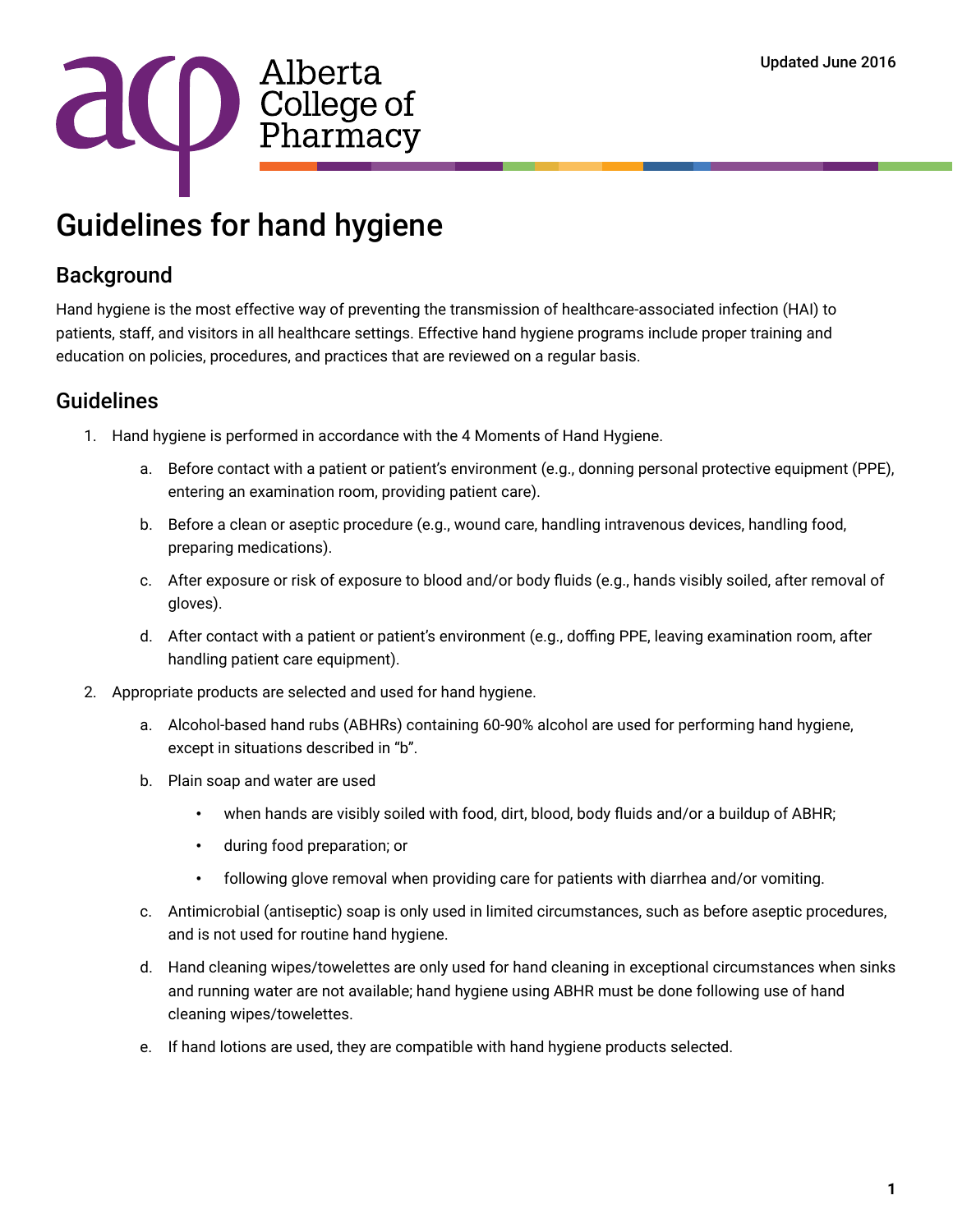- 3. ABHR is used in accordance with the following procedure:
	- a. Hands are not visibly soiled and are dry before use.
	- b. Enough ABHR is applied to ensure coverage of all hand surfaces.
	- c. Product is vigorously rubbed over all surfaces of the hands and wrists, including: palms, space between fingers, back of hands and wrists, fingers, fingertips, and thumbs.
	- d. Hands remain wet for a minimum of 15 seconds.
	- e. Hands are rubbed until completely dry.
- 4. Soap and water are used in accordance with the following procedure:
	- a. Hands are wet with warm water and enough soap is applied to ensure lathering of all hand surfaces.
	- b. Hands are vigorously rubbed over all surfaces of the hands and wrists, including: palms, space between fingers, back of hands and wrists, fingers, fingertips, and thumbs.
	- c. Hands are rubbed for a minimum of 15 seconds.
	- d. Hands are rinsed under warm, running water.
	- e. Hands are dried with disposable paper towels.
	- f. Hands are not re-contaminated after washing (i.e., faucet is turned off and doors are opened with paper towel).
	- g. Paper towels are discarded in a waste receptacle.
- 5. Hand hygiene is supported by adequate infrastructure.
	- a. Hand hygiene products are as close as possible to the point of care.
	- b. Wall-mounted ABHR dispensers are installed in appropriate designated areas away from sinks and in accordance with the Alberta Fire Code. Areas include, but are not limited to:
		- examination rooms,
		- public areas (e.g., building entrance/exits),
		- nursing stations,
		- medication carts ,
		- staff rooms,
		- computer stations,
		- medical device reprocessing areas, and
		- clinical and medication preparation areas without sinks.
	- c. Hand hygiene products are not used past expiry. Date of expiration is visible on product containers.
	- d. Sinks dedicated for hand hygiene are not used for other purposes (e.g., equipment cleaning, waste disposal, food preparation).
	- e. Hand hygiene products are available for patients and visitors.